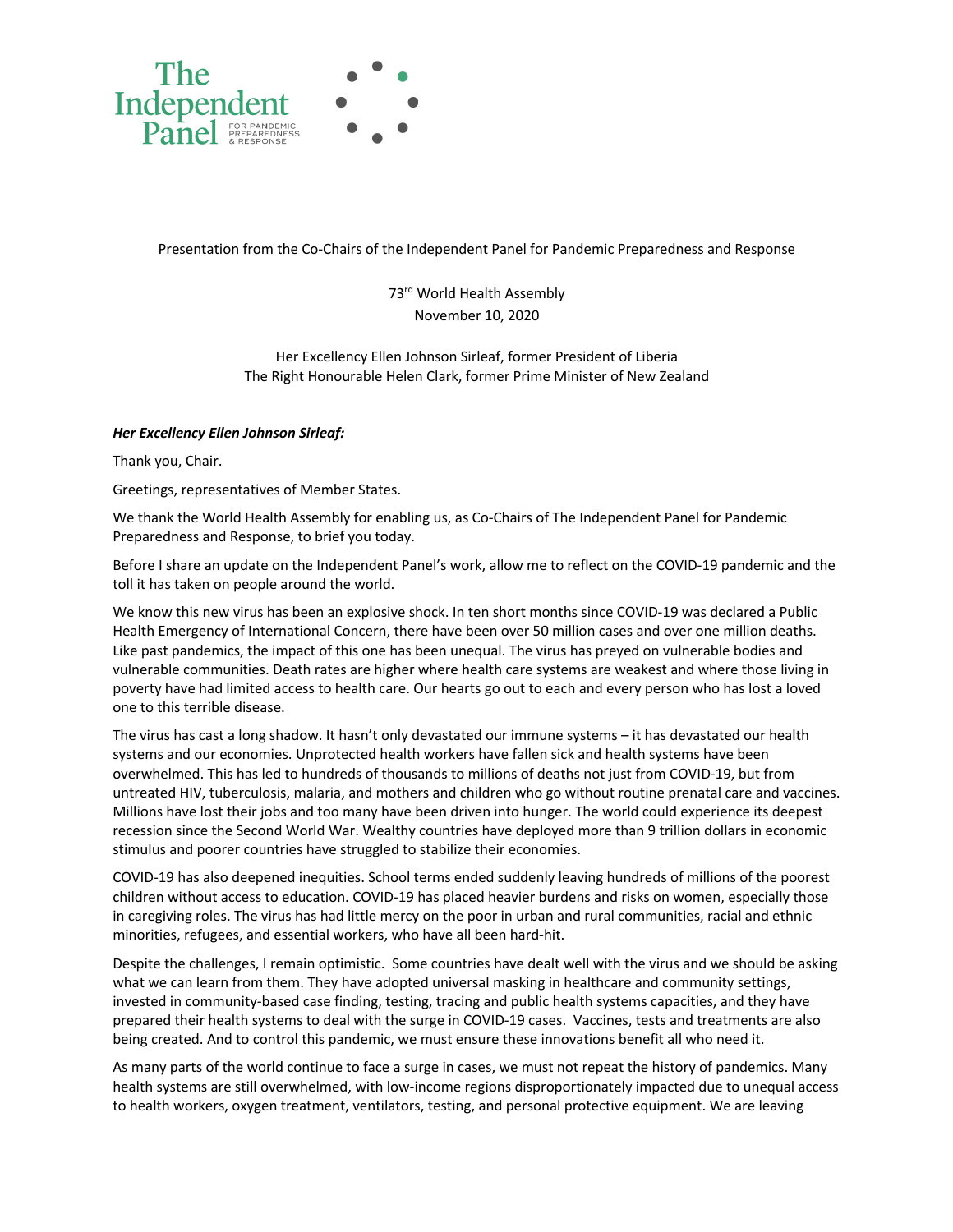people behind and more has to be done with more urgency. The idea that wealthy nations and the privileged will gain access to life-saving tools like vaccines, testing or treatments, while the poor and marginalized will get excluded from these tools is the story of every pandemic humanity has faced.

We cannot let this happen again. We must not let this happen again.

What's needed now is equity. What's needed now is solidarity.

What's needed now is humility. It's said that "if you've seen one pandemic, you've seen one pandemic." Each pandemic is unique and there is a lot to learn from this one.

We must learn from this pandemic so we can better respond to its next phase and better prepare for the next pandemics we will face.

That is why in May of this year, you as member states requested the WHO Director-General to initiate an independent, impartial and comprehensive evaluation of the International Health Response to COVID-19.

As you recall, the Director-General appointed me and Prime minister Helen Clark as the co-chairs on July 9, and asked us to define our Terms of Reference, establish a secretariat and appoint panel members.

Since then, we have made good progress. A Progress Report has been made available to you as an "Information" document. It covers the key milestones we presented already at the Executive Board Special session, including the steps taken to establish the Panel and form the Secretariat, together with the key outcomes from our first two meetings. The Progress Report also provides an overview of our Program of Work – a living document that details the themes of our work.

We as co-chairs are delighted to be able to work with eleven exceptional panelists representing a wealth of experience and technical expertise. It is a strong, diverse, and independent panel, and which has now begun asking the hard questions. Its work is being informed by and draws from additional knowledge and expertise of Member States and the wider health, scientific, and civil society communities.

We are also working with the Review Committee on the International Health Regulations and the Independent Oversight and Advisory Committee.

Both the Chairs and Secretariats of these bodies are well-connected, meeting regularly and working collaboratively to achieve our shared goals.

Coordination between the three groups is essential. As was discussed at the WHO Executive Board meeting, the work among these three groups is complementary and synergistic.

Let me finish by saying how grateful we are for a good start and foundation for the Independent Panel's work including feedback, suggestions and support from you all. Your support helps The Independent Panel to do its work.

I now hand over to my Co-Chair, Right Honourable Helen Clark, to talk more about our program of work, our first and second Panel meeting and our next steps, including how this Assembly might help us achieve our objectives.

## *The Right Honourable Helen Clark:*

Thank you, President Sirleaf.

Honourable Chair, representatives of Member States.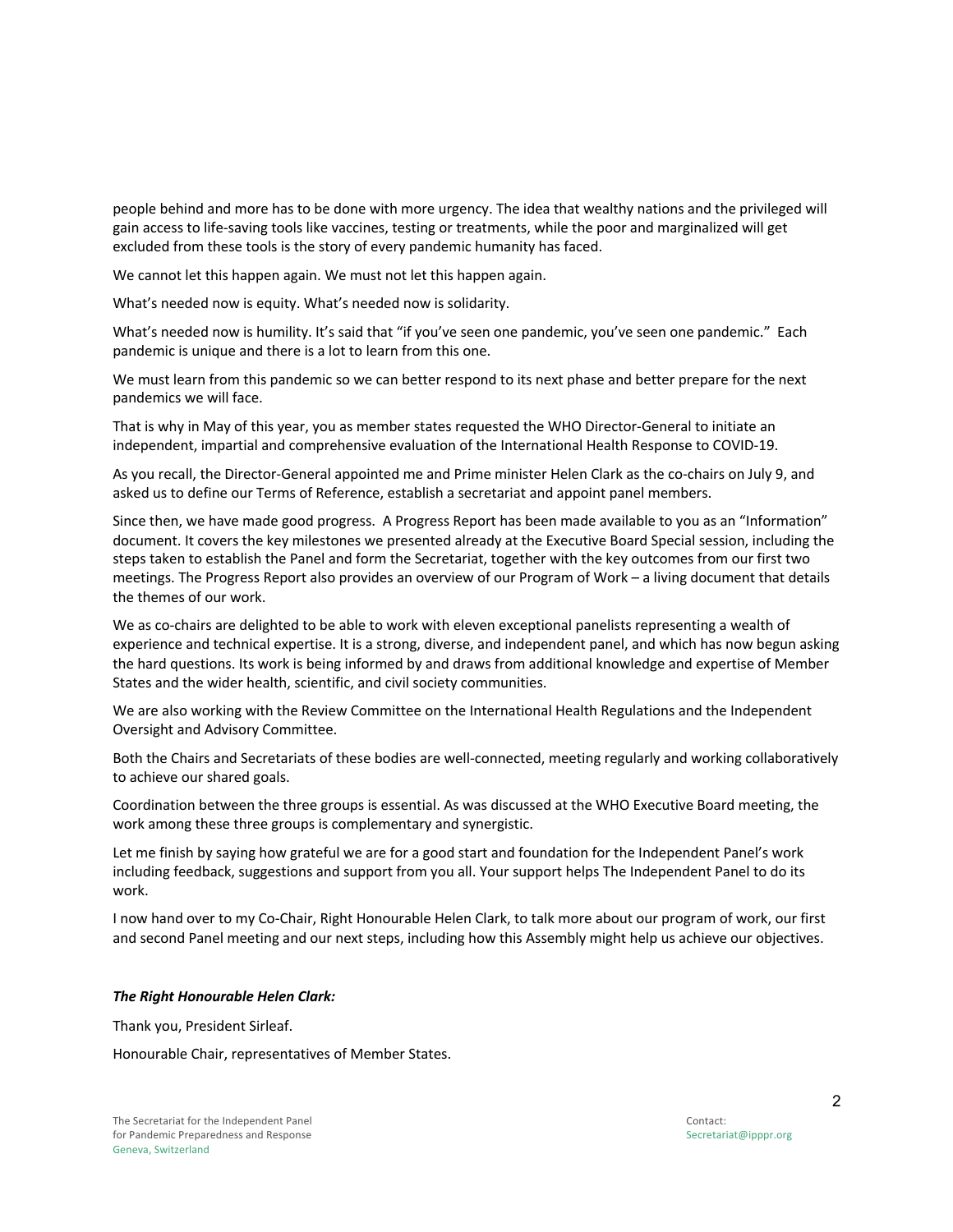The Independent Panel has moved from its establishment and planning phase to implementation of its workstreams based on its Program of Work.

We are working to address four lines of enquiry: building on the past, reviewing the present, understanding the impacts of the pandemic, and looking at recommendations for the future.

Of special interest to us right now, and a top priority, is to establish an accurate chronology of epidemiological, alert, and response events related to COVID-19 – setting out what happened and when. We will:

- review studies and grey literature on the epidemiological facts around COVID-19,
- take into account findings from other completed or active studies, including those by the OIE/FAO/WHO "Investigations into the Origins" Group,
- review WHO COVID-19 documents, and
- hold interviews with experts and relevant stakeholders.

Based on this, we aim to establish the facts about what happened, and to draw lessons from what we learn in order to shape recommendations on what must improve in the future.

Another priority is to review and learn from national responses by seeking answers to questions such as:

- How were national and sub-national strategies defined, and how did the strategies for limiting and containing the outbreak evolve over time?
- How has the scientific evidence been used throughout this process?
- How have strategies evolved as new evidence became available?
- How did the balance between getting high quality evidence, timeliness of action, and application of the precautionary principle play out?

We will assess different responses in terms of when and how emerging evidence has informed responses throughout the pandemic. We will look at the role of experts nationally and internationally in shaping these responses. We will examine the measures taken in specific countries and regions with a range of different experiences in managing COVID-19. This analysis should present important lessons.

Varying socioeconomic and political contexts mean that a "one size fits all" approach to the management of COVID-19 at the national level is unlikely to be appropriate. But, we believe that countries do find it useful to share experiences, and to consider policy alternatives and solutions developed by others and calibrate them according to their domestic circumstances and resources.

A third priority is to review how well the World Health Organization and the international system at large have been able to deliver on country needs and expectations.

We are asking whether WHO has the right mandate, the right powers, the right capacities, and the right financing to deliver on pandemic preparedness and response.

But we are also looking beyond WHO to understand how the multilateral system has, or has not worked together effectively, and we will consider what potential changes could be made.

The International Health Regulations are of special interest as the existing legally binding international instrument. We are co-ordinating with the IHR Review Committee, as was mentioned by President Sirleaf.